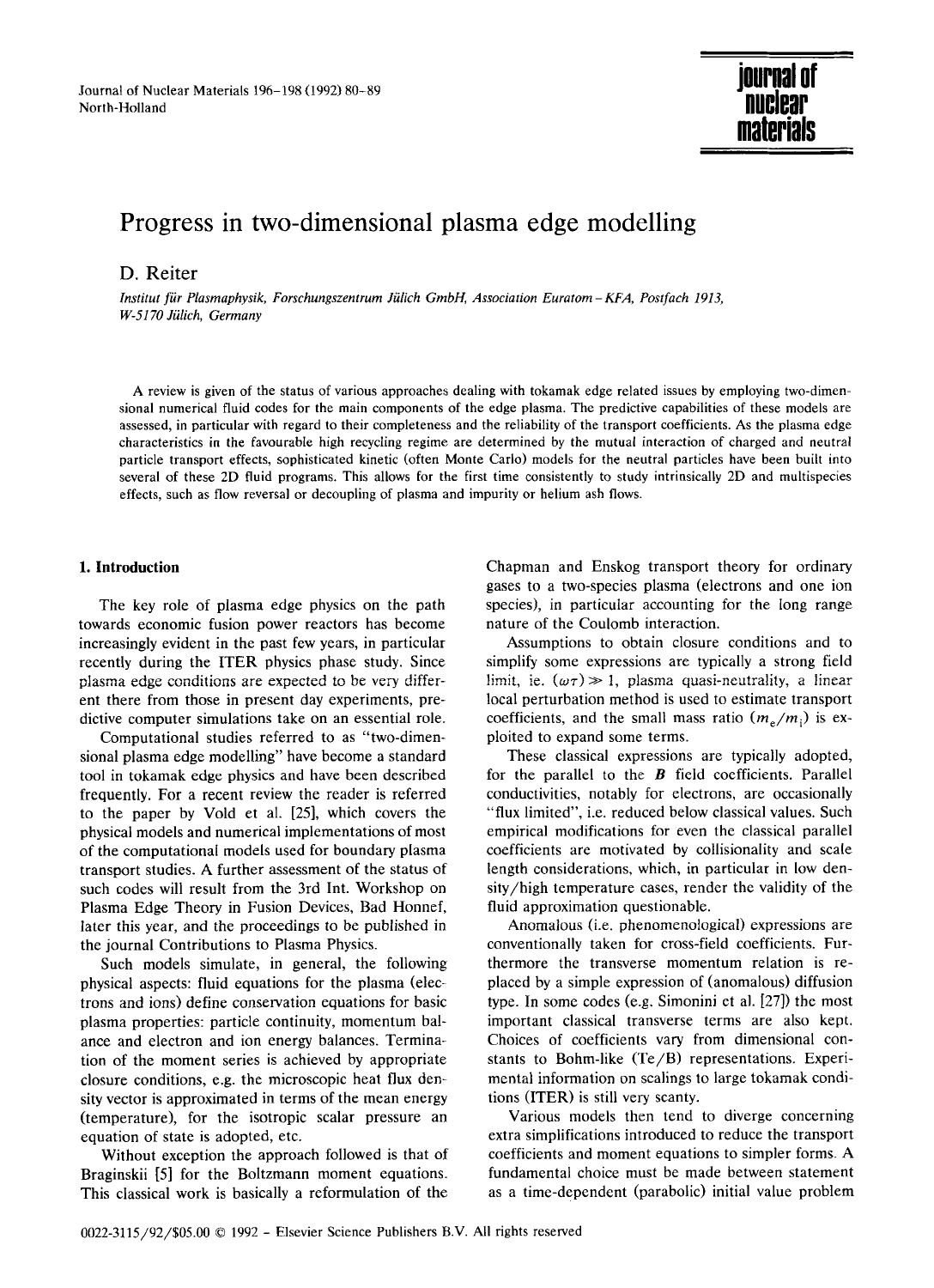or a time independent (elliptic) boundary value problem. Steady states arc intrinsically easier to resolve, and complex behaviour of highly nonlinear time-dependent problems may be more difficult to ascribe to physical origins (e.g. ELMs). However, a time-dependent approach will be needed ultimately, to resolve startup, ramping and transient effects.

Source terms, often nonlocal, arising from interaction of the plasma particles with neutral particles or with other ions not included in the fluid equations (e.g. hydrogenic molecular ions, or impurity ions with low collisionality) are obtained from separate kinetic equations.

In section 2 we will discuss physical issues in various computational models, and confine attention to those topics which have been subjects of considerable recent development efforts.

The numerical implementation of such models has been carried out in the past by resorting to various finite difference or finite volume techniques described in standard textbooks. This has been assessed e.g. in the review paper by Void et al. [25]. Axisymmetric geometries naturally involve an ignorable coordinate (the toroidal angle) and the two-dimensional realisation is constructed by considering transport parallel and transverse to the field. SOL transport is dominated by behaviour parallel to the magnetic field, but two-dimensionality occurs even while transverse effects are orders of magnitude slower than parallel ones, because parallel lengths are also orders of magnitude longer than transverse ones. This extreme contrast in physical time scales is a fundamental difficulty for stable numerical integration and had restrict code development to only the much simpler orthogonal systems. Consequently realistic limitcr and divertor configurations with oblique magnetic fields and target surfaces could be modelled only in the sometimes over-simplistic orthogonal target approximation.

In section 3 we discuss possible solutions to this problem, including finite element methods, which have recently gaincd renewed attention in plasma edge modelling.

One other major distinction in plasma edge transport codes concerns their capability to communicate with satellite codes, such as numerical grid generators, corc transport models, external impurity transport codes, kinetic or particle codes for the collisionless sheath region and in particular with neutral gas transport codes. The most detailed description of the source terms in the fluid equations due to neutral-plasma interactions is achievable by employing Monte Carlo codes, and such codes have been available for fusion plasma application for many years.

As in other fields of computational physics in which a combination of Monte Carlo and finite difference methods has been attempted, such as in the analysis of nonlinear radiation transport problems, convergence and stability bchaviour remains a critical issue.

In section 4 we describe a method of combining two-dimensional plasma fluid codes with Monte Carlo neutral gas transport codes, which has proven to provide stable solutions even for until recently numerically inaccessible regimes of very localized and strong recycling, as e.g. envisaged for the ITER poloidal divertor plasma.

### **2. 2D plasma edge modelling: physical models**

The last years have seen a proliferation of 2D computational models for tokamak edge plasmas and in what follows we comment only on some of the more recently reported developments.

The most common presently in use is the B2-code [4]. It simulates a quasi-neutral plasma in steady state, employing general orthogonal curvilinear coordinates. Neglecting all electric currents and electron inertial terms allows electric field forces to be described in terms of the electron pressure gradients. Furthermore all diamagnetic terms are omitted, and the code contains a default "minimal" recycling model which gives a very crude treatment of the sources. But the key feature is its flexibility with regard to configuration and incorporation of various transport and source models.

From such a basis, Knoll [28], Prinja [29] and Koesoemodiprodjo [30] have formulated alternative (perhaps more robust) numerical solution methods and substituted a first flight corrected diffusion model for the neutrals. Rognlien et al. [31], Petravic et al. [32] and Simonini et al. [27] have followed the alternative time-dependent initial value approach. Furthermore, in all these cases, parallel electric currents and generically diamagnetic flows (i.e. flows in the  $\nabla \Psi \times \mathbf{B}$  direction) have been addressed, sometimes, e.g. by Void et al. [25], via an a posteriori estimation decoupling drift effects from parallel and anomalous transport. All these models include sophisticated neutral source term evaluations using fluid diffusion approximations and/or Monte Carlo procedures.

The B2-eode itself is presently the subject of extensive application [33,34] and enhancement. In particular Baelmans et al. [1] have incorporated a diamagnetic momentum relation and consistent Ohm's law yielding fluid drifts and all components of divergence-free electric currents. However, the revised set of equations (similar to those used earlier by Gerhauser et al. [11] in the TEXTOR-configuration specific SOLXY code), exhibits unstable behaviour, necessitating a reducing factor of about 0.3 for the diamagnetic flow velocity. Since exactly the same instability was observed with the numerically distinct SOLXY code (loc. cit.) a physical origin is suggested. A possible explanation is the absence from the equations of viscosity associated with diamagnetic flow.

Finally, until recently, the correct form of the fluid equations, and in particular of the energy equations,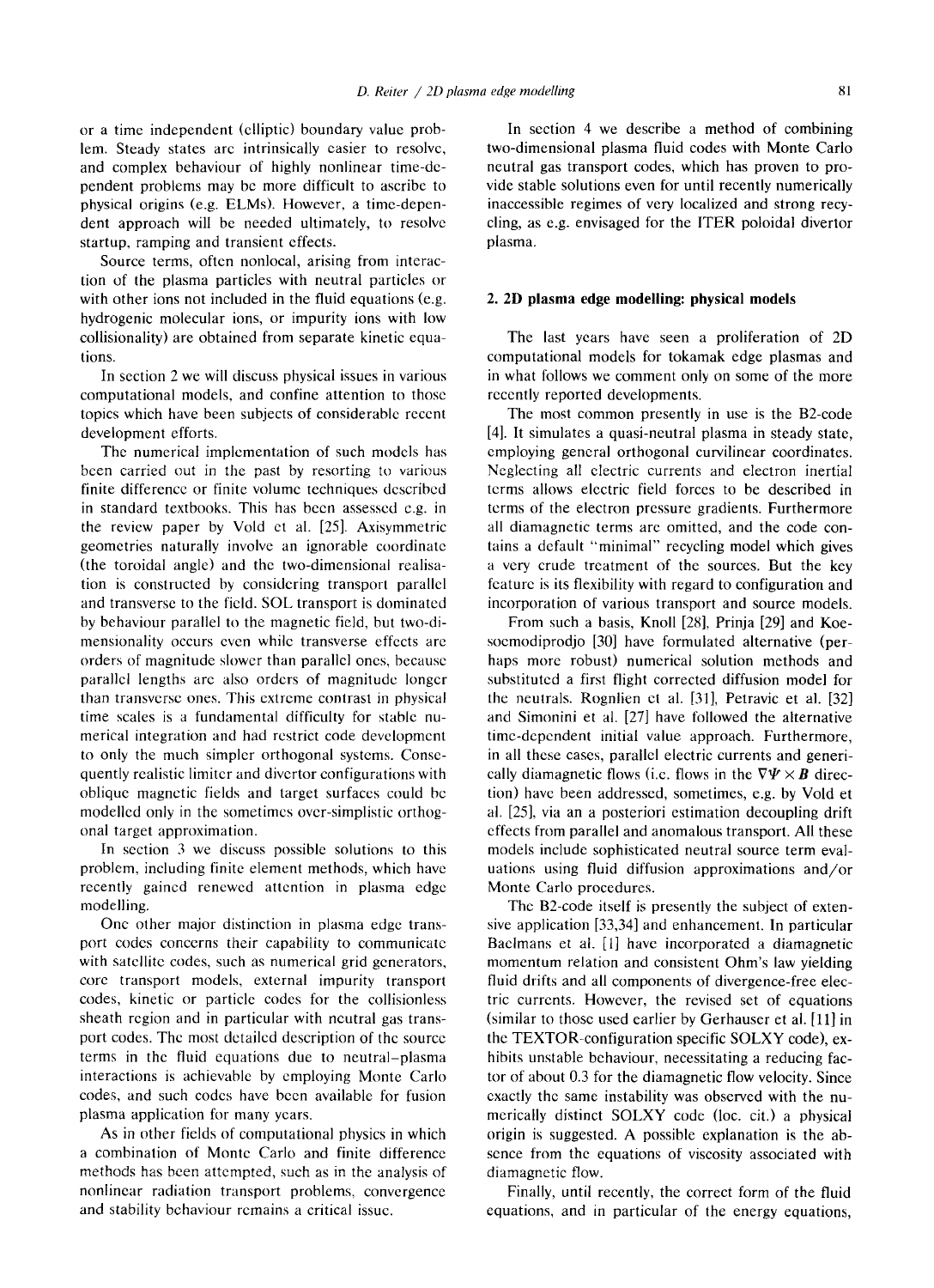involving radial anomalous transport has remained unclear. Only earlier this year a generally accepted form was derived [22]. The linear perturbation ion energy equation, using standard notations, may be written as

$$
\frac{\partial}{\partial t} \left( \frac{3}{2} \overline{p} + \frac{1}{2} m n \overline{v}^2 \right) + \nabla \cdot \overline{Q} = e \overline{\Gamma} \cdot \overline{E} + e \overline{\delta} \Gamma \overline{\delta} \overline{E} + \overline{R} \cdot \overline{v} + \overline{\delta} \overline{R} \cdot \overline{\delta} \overline{v} + \overline{Q_{ie}} + \overline{S_E}, \quad (1)
$$

with the generalized heat flux vector (loc. cit.)

$$
\overline{Q} = \frac{5}{2}\overline{p}\overline{v} + \frac{5}{2}\overline{\delta p}\overline{\delta v} + q_{\rm cl} + (\frac{1}{2}mnv^2v) + \frac{1}{2}m\overline{\delta V}\overline{\delta v}^2 + \Pi \cdot \overline{v} + \overline{\delta \Pi \cdot \delta v}.
$$
 (2)

Barred quantities here indicate fluctuation averages.  $q_{cl}$  is the classical microscopic heat flux density vector. That is, given the spectra of specified fluctuating quantities, the correct form of the fluid transport equations is uniquely determined. However, by assuming phenomenological anomalous transport relations, it remains undetermined precisely what terms are actually being represented, e.g. what fraction of the term  $e\mathbf{F} \cdot \mathbf{E}$  (often related to pressure gradients, see also the discussion by Baelmans et al. [1]) is already included in the empirical heat flux expression and what fraction should be retained in the energy balance equation.

Eliminating the other major source of uncertainty in plasma edge modelling, namely the source distribution due to neutral particle recycling, by applying powerful Monte Carlo descriptions in conjunction with the plasma models, allows then attention to be focused on the preceding anomalous transport issue.

Up to this point, only a single ion fluid (as in the fundamental work of Braginskii [5]) has been considered. The first, and until now only well documented, generalisation to more than one ion fluid retaining full geometrical flexibility has been carried out by Braams [4]. Application of this multifluid model e.g. to AS-DEX divertor plasma conditions have been described by Neuhauser et al. [16], or by Rciter et al. [20] for the ITER operating scenario A1 [18].

This model is characterized by ion fluids with distinct flow velocities but a common temperature, which, however, may be different from the electron temperature. Coupling between species is through ionization, recombination, friction, electric and thermal forces and temperature equilibration. A strongly simplified set of equations for the parallel transport is derived, which is consistent with the standard classical one ion fluid case in the limit when all but one fluid are trace impurities.

Also the parallel transport coefficients are obtained from the one ion fluid formulae with appropriate replacements such that they have the correct limit in the case when one species dominates.

Recently, ClaaSen et al. [6] have provided a complete multispeeies transport theory, based on Grad's 21 moment approximation. This model takes full account of the finite mass ratios and arbitrary concentration (in the collision dominated limit). This 21 moment approximation based on Hermite polynomials has exactly the same level of accuracy as the (Sonine and Laguerre) polynomials expansion of the Chapman-Enskog approach used by Braginskii for the one fluid expression.

A similar approach is at present being followed by Radford [19] to provide the classical longitudinal transport coefficients, particularly for plasma impurity ions, for the JET boundary plasma transport codes EDGE1D and EDGE2D. Simultaneously, these equations are used to derive "natural" kinetic corrections for the fluid equations, allowing elimination of the empirical "flux reduction" factors mentioned in the previous section.

In reality, one would expect a transition from fluidlike behaviour to kinetic behaviour in approaching a material boundary, in particular for impurity ion species.

Certainly, the multifluid models available so far ignore this by applying a fluid model unmodified all the way to some perfect Debye sheath edge, which may result in over-estimate of associated parallel gradients in the plasma. A totally different approach, most flexible with regard to model details for release and redeposition, transport and inelastic collisions, is the description of impurity ions by a Monte Carlo procedure. Clearly, the validity of such an approach would not be restricted to the high collisionality regime. Automated interfacing routines between the two-dimensional version of the linear Monte Carlo impurity transport code DIVIMP developed by Stangeby [24] and B2-EIRENE plasma and neutral edge transport code system have been developed at KFA Jiilich.

## **3. Numerical implementations**

The "Braginskii" moment equations [5] are originally derived in an invariant (tensor) formulation. Numerical solution requires introducing a coordinate system. Natural 2D coordinates are, given axisymmetry, a radial and a poloidal coordinate. Both the parallel to B and the diamagnetic fluxes can be projected into a poloidal plane by scaling them with appropriate pitch angle factors.

Such 2D geometries are specified by a discretized metric tensor. Since all existing computer codes up to now are restricted to orthogonal coordinate frames, this tensor is always diagonal. Corresponding to such a set of metric coefficients is the specification of the physical coordinates of each node of the computational mesh. The former set of data enters the discretized form of the fluid equations, the latter is needed e.g. for a Monte Carlo computation of neutral or trace impurity ion transport. Magnetic interpolation codes, generating such datasets from given plasma edge equilibrium data, have been available for a few years already (e.g.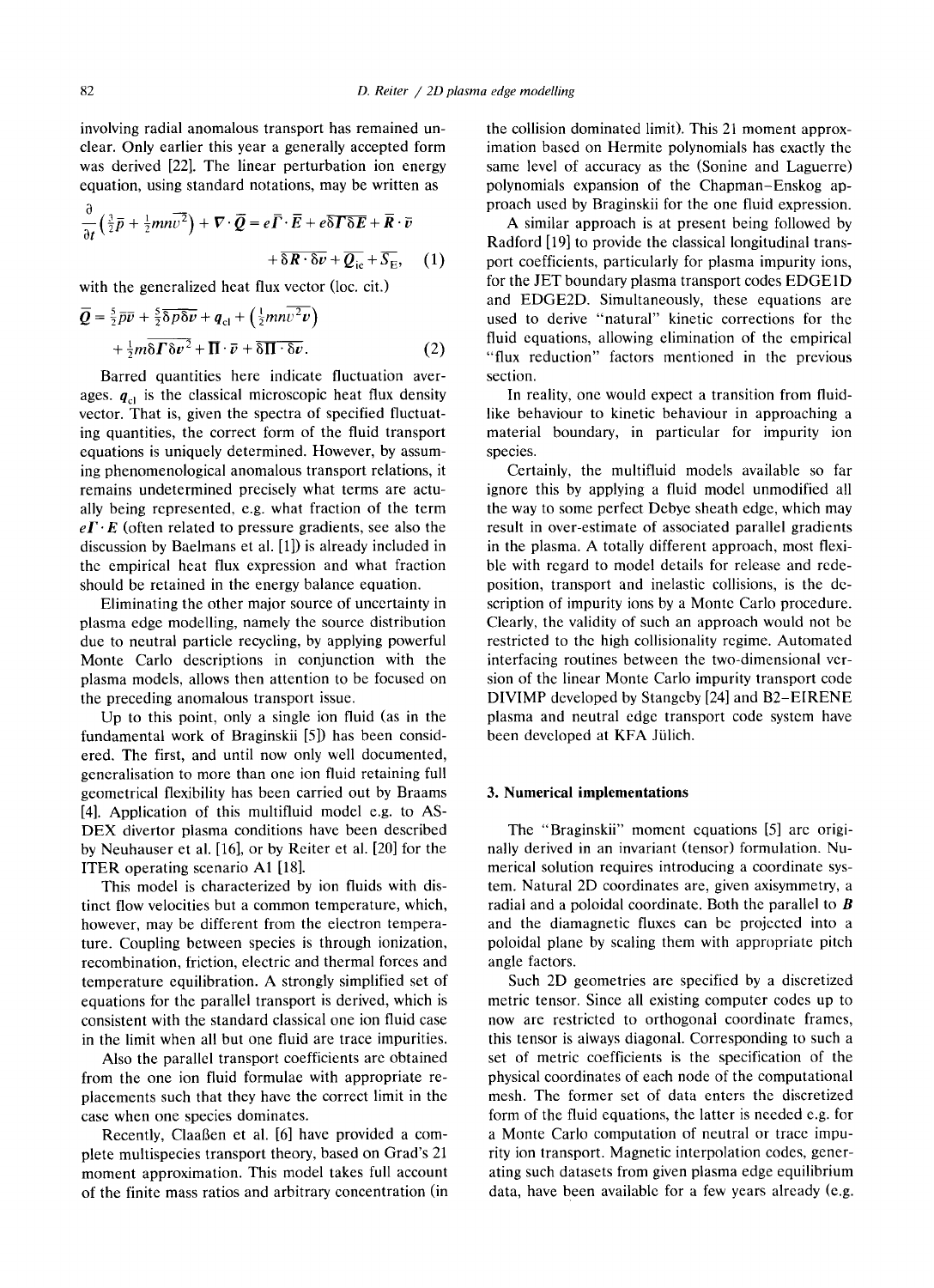ref. [15,17]) but seem to have become sufficiently flexible and accurate only recently [23,33] to permit routine assessment of configurational aspects, at least within the orthogonal target surface approximation.

The domain of calculation, usually, consists of (some part of) the SOL, some portion of the private flux region for divertor configurations, and, often, an annulus of closed surfaces interior to the separatrix. This is motivated by a supposed greater certainty regarding symmetry of boundary conditions on a closed interior surface. Numerical grids for a finite difference type of discrctisation for such domains necessarily must include discontinuities (grid cuts), which means that neighbouring cells in the numerical grid may physically be far apart and vice versa.

As long as a "categorical" approach is followed in code development, i.c. a particular code is set up for just one configuration (up to topological equivalence) and plasma model, these grid cuts do not pose a scrious problem (e.g. rcfs. [17,27,11]). For the geometrically universal B2-code, linkage of flows across such grid cuts, retaining the full implicitness of the numerical scheme, has been achieved only very recently [23].

In this same work and resorting to a newly developed very powerful grid generator (Ioc. cir.) effects of realistic nonorthogonal divertor targets are approximately included in 2D plasma edge modelling for the first time. It is stated (loc. cir.) that these calculations are valid at least under conditions in which radial transport is dominated by the recycling neutral particles in the near target region.

Another approach, probably more consistent but computational more demanding, is being followed by Maddison et al. [15], resorting to a "staircase representation" of the oblique surface. Computational studies are presently being carried out, but results have not been obtained so far.

Most two-dimensional edge plasma transport codes employ more or less standard finite difference techniques to solve the plasma fluid equations. One exception is the B2-code, which is based on a more conservative formulation, called finite volume technique. Its results are averages over each mesh cell, whereas in finite difference approaches the results are obtained at grid points.

An alternative approach would be finite element techniques. These techniques are known to be extremely flexible with regard to geometrical details, whereas the above mentioned two schemes are not.

Finite element (FEM) techniques have reached a very high standard for conduction dominated problems and a vast number of elaborate algorithms is available in the literature and in computer libraries. On the other hand, the understanding for convection dominated phenomena (e.g. near sonic flow) is still marginal and this is a field of active research. For the plasma edge transport equations, both transport mechanisms

have to be considered simultaneously. At present at least two different approaches look promising. Zanino [26] has started to develop from scratch an implicit FEM code based on the Galerkin method, for a two fluid magnetized boundary plasma. First results have been obtained, for idealized cases and on simple rectangular geometry (loc. cit.).

A different approach is followed by Piitz [37]. Here a three-dimensional FEM code, developed originally for jet engine design at the RWTH Aachen, is adapted for 2D plasma edge transport problems. For this code, based on linear triangular elements and an explicit predictor-corrector scheme developed by Donea [9], adaptive mesh refinement procedures, controlled by gradients arising in the edge plasma parameters, are already in place. Further duc to the peculiarities of tokamak edge transport, a hybrid explicit-implicit technique is envisaged at present. In particular, for the longitudinal energy transport, the characteristic times for conduction are about 10 to 100 times faster than for convection, for ions, and about 1000 times faster for electrons (just opposite to the convection dominated parallel momentum transport, for which the explicit method is appropriate).

Using a fixed temperature field inferred from coupled B2-EIRENE calculations for TEXTOR typical plasma boundary conditions as well as the same transport coefficients and boundary conditions [1], the continuity and momentum equations have been solved with the explicit FEM method accounting for the detailed shape of the TEXTOR ALT-II toroidal pump limiter head. Both code optimisation, and employing some standard implicit techniques for the conduction dominated temperature equations within an otherwise explicit code, are the basic aims of present work.

The time scale for FEM code development, despite the recent progress and demonstration of feasibility, up to the same degree of completeness as existing finite difference codes, has to be estimated in years.

#### **4. Neutral particle transport models**

One significant difference between 2D plasma edge modelling and 1D radial plasma transport analysis is the fact that the plasma edge characteristics are highly sensitive to neutral gas transport details, in particular to the near target conditions.

In most applications the characteristic geometrical and physical scale lengths compared to neutral particle mean free paths prohibit a fluid description of the neutral particle transport and necessitate a kinetic treatment. All existing neutral particle recycling models (analytic kinetic, diffusion approximation or Monte Carlo kinetic) have neglected neutral-neutral collisions. In particular the newly reconsidered divertor concepts (radiative divertors, gas target or gaseous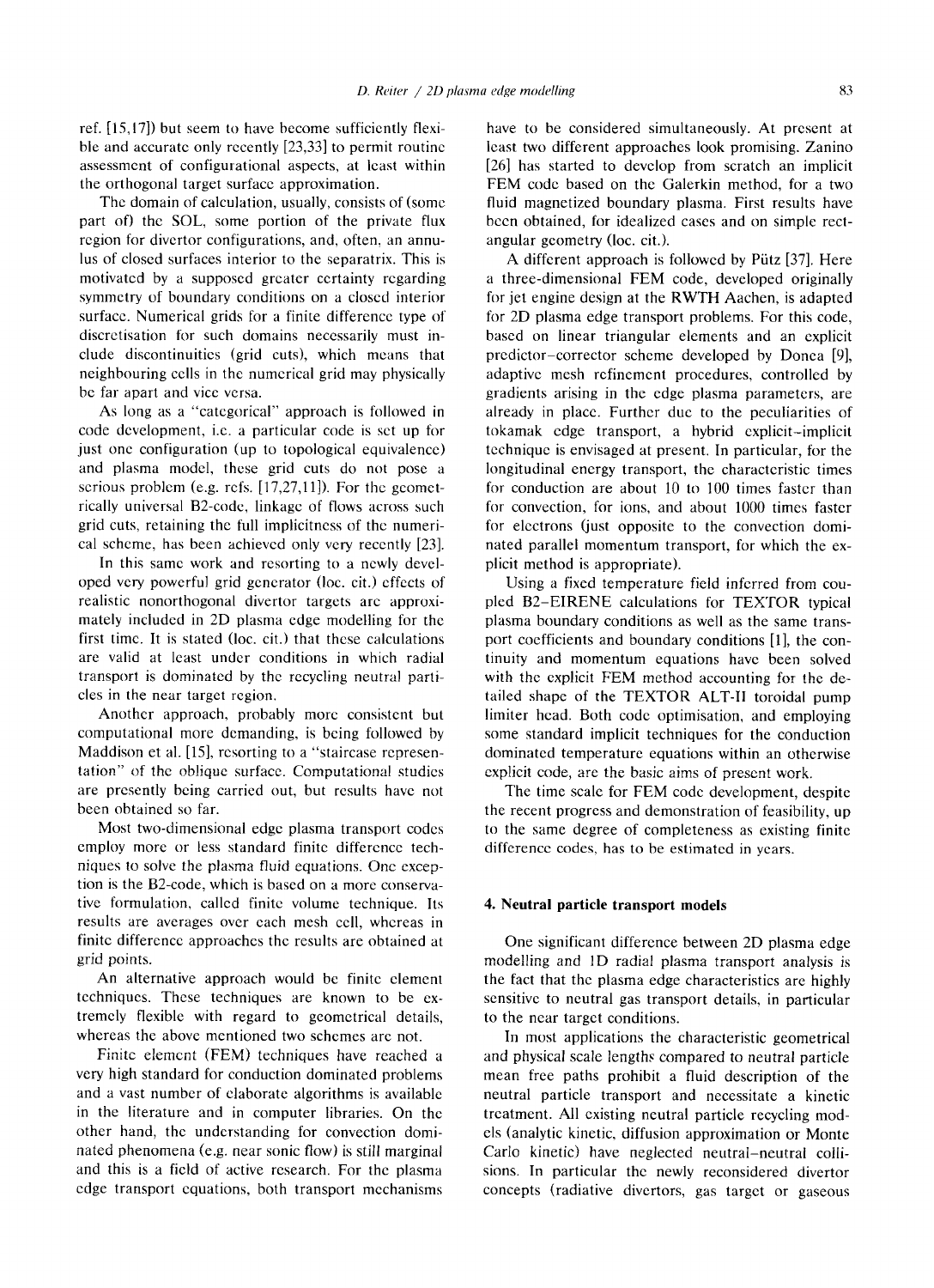divertors), for next generation fusion experiments and reactors [35] will require neutral gas transport models for the transition flow regime between the presently considered linear (Knudsen) regime and the viscous flow limit. A brief discussion of the status of such models is given at the end of this section. If neutralneutral interactions can be neglected, the neutral particle distribution  $f_{n}(r,v)$  for each neutral particle species  $\nu$  scales linearly with the total source strength  $\Gamma$  (dimensions: particles per unit time). This flux  $\Gamma$  is given by the total neutralized ion particle flux onto a target surface. Let  $A<sub>n</sub>$  be the transport quantity in the fluid equations for the plasma species p (ions, electrons), i.e.  $A_p = n_p$  (particle density),  $A_p = m_p n_p V_p$  (momentum density) or  $A_p = \frac{3}{2}n_pT_p + \frac{1}{2}m_p n_pV_p^2$  (energy density). The source term due to one particular neutral-plasma interaction process, characterized by a cross section  $\sigma_k$ , then reads

$$
S_{A_{\mathbf{p}},\nu,\mathbf{k}} = \Gamma \int d^3 v \, f_{\nu}(v) \langle \sigma_{\mathbf{k}}(v_{\text{rel}}) v_{\text{rel}} \Delta A_{\mathbf{p}} \rangle. \tag{3}
$$

Here  $\Delta A_p$  is the change of  $A_p$  per collision.

For convenience, the neutral particle density  $n_{0v}$  =  $f_d^3v f_v(v)$  is assumed to be normalized to the number of particles per unit volume per unit source strength.  $v_{rel} = |v_{v} - v_{n}|$  is the relative velocity between the neutral and the individual charged particle and the brackets  $\langle \rangle$  denote averaging over the plasma particle velocity distribution  $f_p(\nu_p)$ . This function is always taken to be a Maxwellian distribution, at the local plasma temperature  $T_p$ , shifted by the fluid flow velocity  $V_p$ . Such terms  $S_{A_p, v, k}$ , summed over all neutral species  $\nu$  and collision processes k considered, arise as (nonlocal) source terms in the plasma fluid equations.

The expression for  $S_{A_n}$  happens to be precisely of the format in which results are obtained from linear neutral particle Monte Carlo codes. Such codes, in general terms, estimate "responses"  $R<sub>g</sub> = \int fg$ , where f is the solution of the kinetic equation for the neutral particles and  $g$  is a "detector function", which can be arbitrarily specified (this nomenclature originates from neutron transport applications). The detector functions, in our case the  $\Delta A$ <sub>p</sub>-weighted rate coefficients, have to be evaluated along the neutral particle random walks generated by the Monte Carlo code (e.g. at the points of collision in the DEGAS code [13], or along the free flights between two collision events in the NIMBUS [8] and in the EIRENE codes [21], in order to obtain unbiased estimates of  $R<sub>g</sub>$ . Using the same discretisation mesh in the Monte Carlo code as in the 2D plasma code and collecting all contributions of the random walks to each source term in each cell, allows incorporation of almost arbitrarily complex atomic, molecular and surface processes consistently in the two-dimensional plasma edge models. Atomic and molecular data for all relevant processes between hydrogenic and helium particles have been compiled and fitted to polynomials e.g. by Janev et al. [14]. These are also used as the database for results presented in section 5. Unfortunately, only the zeroth and first moments are given there, ie. the cross-sections and rate coefficients (for  $\Delta A_p = 1$ ). Including similar and consistent data fits also for the next two higher moments in the database would considerably facilitate and speed up the Monte Carlo procedure.

The CPU time needed to estimate the source term profiles from about  $10<sup>4</sup>$  random walks on a mesh of order  $10<sup>3</sup>$  cells with present day computers is in the range of 10 to 100 s. Typical time steps in 2D plasma edge codes are of the order of  $10^{-6}$  to  $10^{-5}$  s. Depending on the slowest time constant of the particular model under investigation, up to  $10<sup>5</sup>$  such time steps  $\Delta t$  may be necessary to obtain steady-state solutions. It is obvious from this that a Monte Carlo source term estimation cannot be carried out at each time step, but only at some (10<sup>2</sup> or so) selected steps,  $t_0, t_1, \dots, t_n$ , with  $t_{i+1} = t_i + k_i \Delta t$  and  $k_i \approx 1000$ .

Freezing the source term profiles inbetween and only rescaling them at each time step with total particle flux  $\Gamma$  is a standard technique employed frequently, and works, e.g. for not too high recycling divertor plasmas or for rather open limiter plasma boundary configurations. It leads to numerical instabilities (often unphysical temperature collapses or peaks), though, under conditions with extremely highly localized recycling and large flux amplification factors.

Under such circumstances, as for example envisaged near the ITER divertor target plates, a more implicit source term rescaling is required. By this it is meant that as much information as possible on the new plasma state at  $t_0 + \Delta t$  should be used to recompute  $S_{A_p}(t_0 + \Delta t)$  from  $S_{A_p}(t_0)$ ,  $n_p(t_0 + \Delta t)$ ,  $T_p(t_0 + \Delta t)$ ,  $V_p(t_0 + \Delta t)$ , in order to render the calculation more stable.

In one particular case of coupling a 2D plasma edge code with a Monte Carlo neutral transport code, developed recently by Reiter et al. [20], this implicit technique was consequently applied in the sense described in the following.

To facilitate presentation we first discriminate between precollision rates  $S_{A}$ , and postcollision rates  $S_{A_p}^n$ , such that  $S_{A_p} = S_{A_p}^n + S_{A_p}^n$ . The corresponding weighting factors,  $\Delta A'_n$  and  $\Delta A''_n$ , stand respectively for the (taken negative) change in particle, momentum and energy density of plasma particles going into a collision and for the same quantities (taken positive) for plasma particles emerging from the collision event.

Let us assume that at one time  $t_0$  during the relaxation towards steady state, all the source terms  $S_{A}(t_0)$ are computed, and that we wish to estimate such terms at  $t = t_0 + \Delta t$ .

We first consider neutral-plasma interactions with rate coefficients which, to a very good approximation, do not depend explicitly on the neutral particle velocity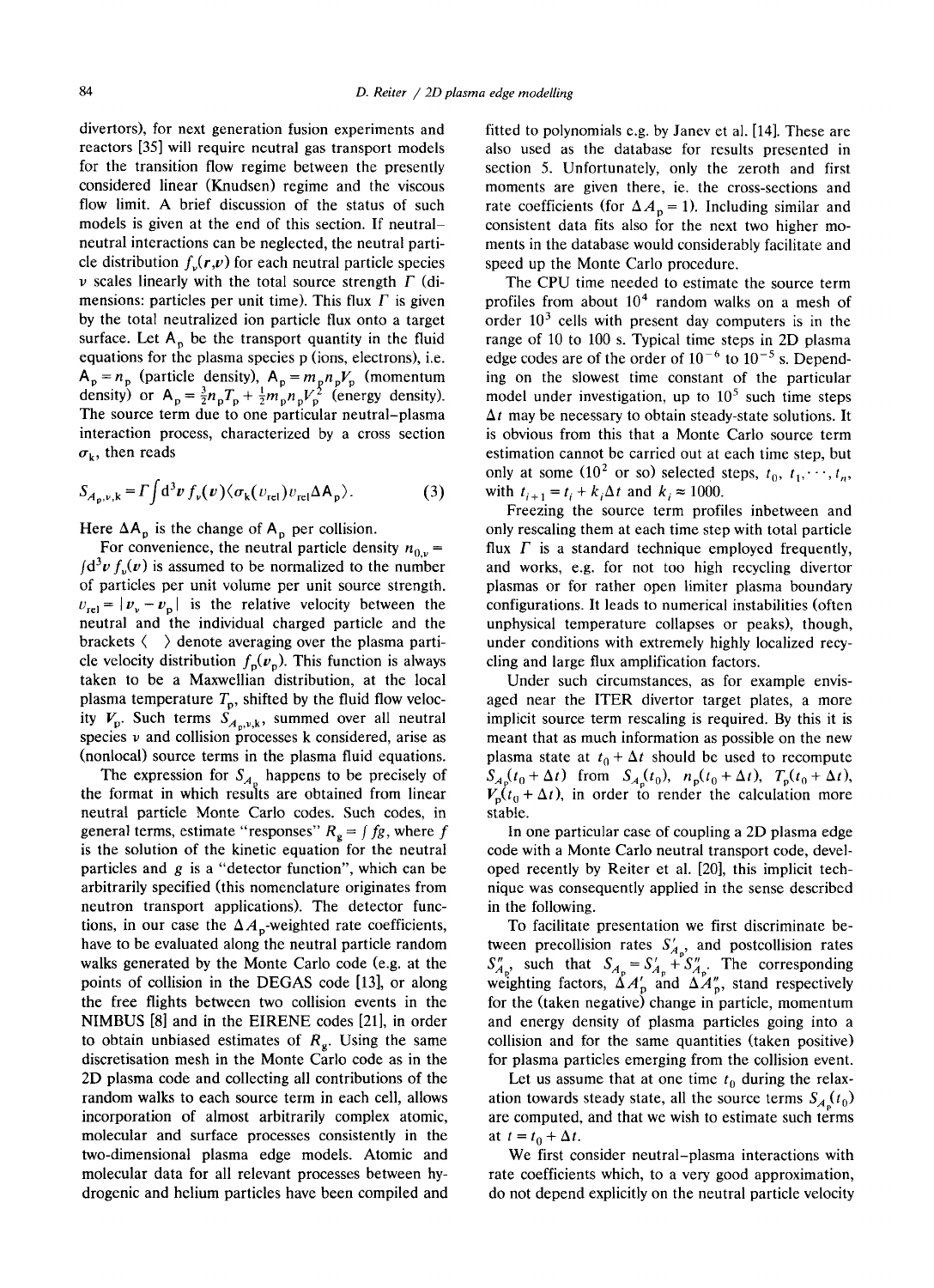$\nu$ , such as e.g. electron impact collisions (ionisation and dissociation). In this case, the weighted collision rate coefficients can be taken out of the integral:

$$
S_{A_{\rm p}} = \left[ \left. \left[ \Gamma \langle \sigma v_{\rm rel} \left( \Delta A'_{\rm p} + \Delta A''_{\rm p} \right) \rangle \left( n_{\rm p}, T_{\rm p}, V_{\rm p} \right) \right] \right|_{t_0 + \Delta t}
$$
\n
$$
\times \int d^3 v \, f(v) \bigg|_{t_0}.
$$
\n(4)

The second factor is of the format of a typical Monte Carlo response, here with detector function  $g \equiv 1$ . It represents the normalized neutral particle density  $n_0$ , evaluated at time  $t_0$ . The first factor is recomputed at each plasma code time step from the actual plasma parameters and using only a so-called "short cycle" call to the atomic data routines of the Monte Carlo code without generating new random walks.

A somewhat more involved procedure results if there is an explicit dependence on neutral velocity in the rate coefficients, as e.g. for neutral-ion interactions between particles of comparable speed and mass. We demonstrate the technique using the most important example, namely the charge exchange process. Let the index q label the single ionised plasma species corresponding to the neutral atom species  $\nu$ . For the particle source term the decomposition into one factor evaluated at  $t_0 + \Delta t$  and one factor computed as Monte Carlo response at  $t_0$ , yields:

$$
S'_{n_{\rm p}} = \left[ -\Gamma n_{\rm p} \right] \bigg|_{t_0 + \Delta t} \int d^3 v \, f_{\nu}(\nu) \langle \sigma v_{\rm rel} \rangle \bigg|_{t_0} \tag{5}
$$

and

$$
S_{n_{\rm q}}'' = \left[ \left. \Gamma n_{\rm p} \right] \right|_{t_0 + \Delta t} \int d^3 v \, f_{\nu}(v) \langle \sigma v_{\rm rel} \rangle \Big|_{t_0} \tag{6}
$$

For the momentum source term, we take

$$
S'_{m_p v_p} = \left[ -\Gamma m_p n_p V_p \right] \Big|_{t_0 + \Delta t} \int d^3 v \, f_\nu(v) \langle \sigma v_{\text{rel}} \rangle \Big|_{t_0} \quad (7)
$$

and

$$
S''_{m_q v_q} = \left[ \Gamma m_p n_p \right] \Big|_{t_0 + \Delta t} \int d^3 v \, f_\nu(v) \langle \sigma v_{\text{rel}} \rangle v \Big|_{t_0} . \tag{8}
$$

Lacking fits for the weighted rate coefficients, we have used the approximation  $\langle \sigma v_{rel} v_p \rangle \sim \langle \sigma v_{rel} \rangle V_p$  in eq. (7), i.e. we have neglected the contribution from the integral  $\langle \sigma v_{\text{rel}} v'_{\text{p}} \rangle$  with  $v'_{\text{p}} = v_{\text{p}} - V_{\text{p}}$ . Since the product  $\sigma v_{rel}$  is almost constant for the charge exchange collision between hydrogenic atoms and ions, this integral is very small and the approximation made here is very good. If other atom-ion interactions (e.g. charge exchange between hydrogenic ions and excited helium atoms are to be considered accurately, such coefficients  $\langle \sigma v_{rel} v_p' \rangle (v, T_p)$  have to be computed first (in addition to  $\sigma$  and  $\langle \sigma v_{rel} \rangle$ ).

Finally, for the ion energy source rate we obtain:

$$
S'_{E_{\rm p}} = \left[ -\Gamma n_{\rm p} \frac{m_{\rm p}}{2} V_{\rm p}^2 \right] \Big|_{t_0 + \Delta t} \int d^3 v f_{\rm v}(v) \langle \sigma v_{\rm rel} \rangle \Big|_{t_0} + \left[ -\Gamma n_{\rm p} \right] \Big|_{t_0 + \Delta t} \int d^3 v f_{\rm v}(v) \langle \sigma v_{\rm rel} \frac{m_{\rm p}}{2} v_{\rm p}^2 \rangle \Big|_{t_0}, \tag{9}
$$

$$
S_{E_{\mathbf{q}}}'' = \left[ \left. \Gamma n_{\mathbf{p}} \right] \right|_{t_0 + \Delta t} \int d^3 v \, f_{\nu}(v) \langle \sigma v_{\text{rel}} \rangle \left( \frac{m}{2} v^2 \right) \bigg|_{t_0} . \quad (10)
$$

A double polynomial fit for the Maxwellian rate  $\langle \sigma v_{\text{rel}}(\frac{1}{2}m_p)v_p'^2 \rangle$  in eq. (9) had first been computed, from the cross section  $\sigma$  for charge exchange given by Janev et al. [14]. Again, the terms in  $S'_{E_n}$  involving  $\frac{1}{2}m_p V_p \langle \sigma v_{\text{rel}} v_p' \rangle$  are neglected for the same reasons as above.

For the applications in section 5 we have used a Monte Carlo code in which the choice of detector functions is left to the user, and, therefore, all the relevant responses could easily be estimated without need for modifying or extending the code [21].

Clearly, because of the peculiar combination of a Monte Carlo with a finite difference or finite volume calculation, there is no formal proof that the algorithm will converge to the actual solutions of the system of partial differential and integral equations.

Related issues, using similar methods, have been discussed quite extensively for a long time, e.g. already in 1963 for nonlinear radiation transport calculations carried out by Fleck [10].

For applications to consistent neutral-plasma edge modelling, we have found the following procedure useful (further results can e.g. be found in these proceedings in the papers by Baelmans et al. [1] and Schneider et al. [23]).

By comparing some aspects of source term profiles estimated from a full Monte Carlo run at time  $t_0$  with the derived source term profiles computed during the short cycle at some later time  $t$ , one can derive a dynamical (i.e. depending on the evolution of the flow) criterion to interrupt the short cycle and to perform a full Monte Carlo calculation of the source terms for the next step. We have found it sufficient to compare the integrals

$$
\int d^3r S_{n_p}(r)
$$
 and  $\int d^3r S_{E_p}(r)$ ,

taken over the whole 2D computational mesh, and to prescribe a certain maximum tolerable percentage for the relative change in each of these quantities during the short cycle. Allowing too large such changes sometimes drives the numerical system unstable, in particular for extremely high recycling conditions. For example, we have found adequate 5%, 10% and 10% as limits for changes of the global particle, ion energy and electron energy source rates respectively, even for the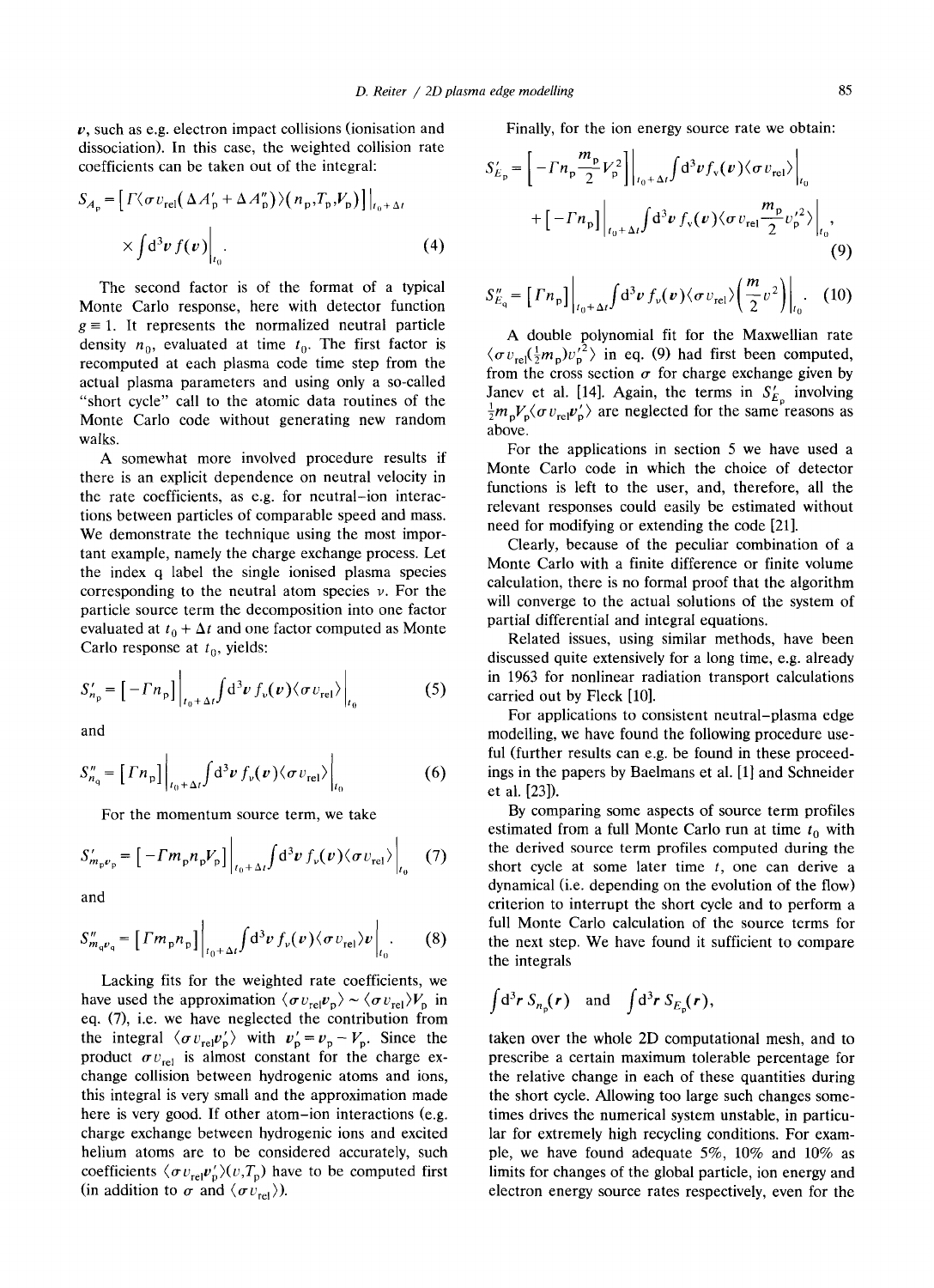

Fig. 1. Typical evolution of peak target-facing electron temperatures (eV) versus integrated time steps (s) for ITER conditions.

very high recycling regime in applications to ITER relevant conditions.

Convergence of the coupled transport code system has a well defined meaning only with respect to each particular choice of dynamical stopping criterion: if the short cycle stopping condition is not met anymore during the relaxation, then no further information can flow between the neutral gas model and the 2D fluid model, and the cycling can be stopped. This definition of convergence is specific to the coupling of (relatively fast, per time step) plasma fluid codes with the (relatively slow, per time step) Monte Carlo neutral gas models. Clearly, different and more restrictive criteria can be derived, if the neutral gas source terms can be computed at each time step, e.g. by using approximate analytic or diffusion like models. This, however, is then often at expense of completeness of the physical model, and in particular in high recycling divertors some detailed aspects of the simulation (such as flow patterns) may be less relevant. This will be demonstrated in section 5.

Fig. 1 shows a typical evolution of peak electron temperatures immediately in front of the divertor (orthogonal) targets for conditions representative of ITER [18]. There is a characteristic initial phase of very frequent recourse to full Monte Carlo calculations and during which plasma parameters fluctuate significantly. There is subsequently a marked transition to a more quiet phase with very infrequent Monte Carlo calls, i.e. a converged state in the previously defined sense.

The significance of a realistic recycling model also for less severe conditions and much less convergence problems is e.g. discussed by Baelmans et al. [1].

The method outlined so far is restricted to low neutral gas densities, typically below  $10^{13}$  cm<sup>-3</sup>. At larger densities, e.g. in very high recycling or gaseous divertors, neutral-neutral interactions start to compete with the inelastic neutral-plasma processes and surface collisions. Nonlinear Monte Carlo methods for such transition flow regimes (characterized by Knudscn numbers of the order of 1) have been developed since the early sixties, for problems in rarefied gas dynamics. The essence of the method is that intermolecular collisions may be treated separately from particle motions over timesteps that are small compared to the mean time between two such collisions. One such algorithm, generally referred to as "direct simulation Monte Carlo method" in the literature, proposed and developed originally by Bird [3], has recently been implemented into the EIRENE neutral gas Monte Carlo code by Behringer [2]. This extended code has been tested against experimental and theoretical results. Applications to idealized cases have shown trends similar to those resulting from elastic neutral-ion interactions [36]. An effective heating of molecules (here at the expense of the energy of neutral atoms), a resulting deeper penetration of these molecules into the plasma, and significant increases in vacuum transmission factors, in very good agreement with conductance measurements for cylindrical pipes in the transition flow regime, are reported by Behringer (loc. cit.).

#### **5. Application to ITER conditions**

Two examples of application of the B2-EIRENE code system, each of which addresses different aspects of 2D plasma edge modelling, are described in these proceedings. The first [1] can be taken to be representative for toroidal belt limiter tokamaks, as e.g. TEX-TOR with the ALT-II pump limiter system, or JET.

Full convergence in the sense defined above was achieved after only five full Monte Carlo cycles. This uncritical behaviour is typical for open plasma edge configurations, in which the neutral source terms spread considerably over the computational area. In another paper [23], Schneider et al. discuss an application to typical poloidal divertor conditions using AS-DEX and ASDEX-UPGRADE as examples. In particular, plasma flows from inboard to outboard divertor legs and neutral flows between plasma and first wall components are studied.

In this section we describe an application to a plasma edge configuration and physical conditions expected to be relevant for ITER scenarios. Although divertor plasmas often are expected to be strongly one-dimensional in character, with friction forces assisting impurity retention (see e.g. ref. [27]), intrinsically 2D effects have been identified in extensive 2D modelling studies, such as radial decoupling of helium versus hydrogenic transport. For a survey of ITER related edge plasma modelling studies, including discussion of such effects, the reader is referred to the summary report by Post et al. [18], and to the extensive scaling studies by Pacher et al. [34].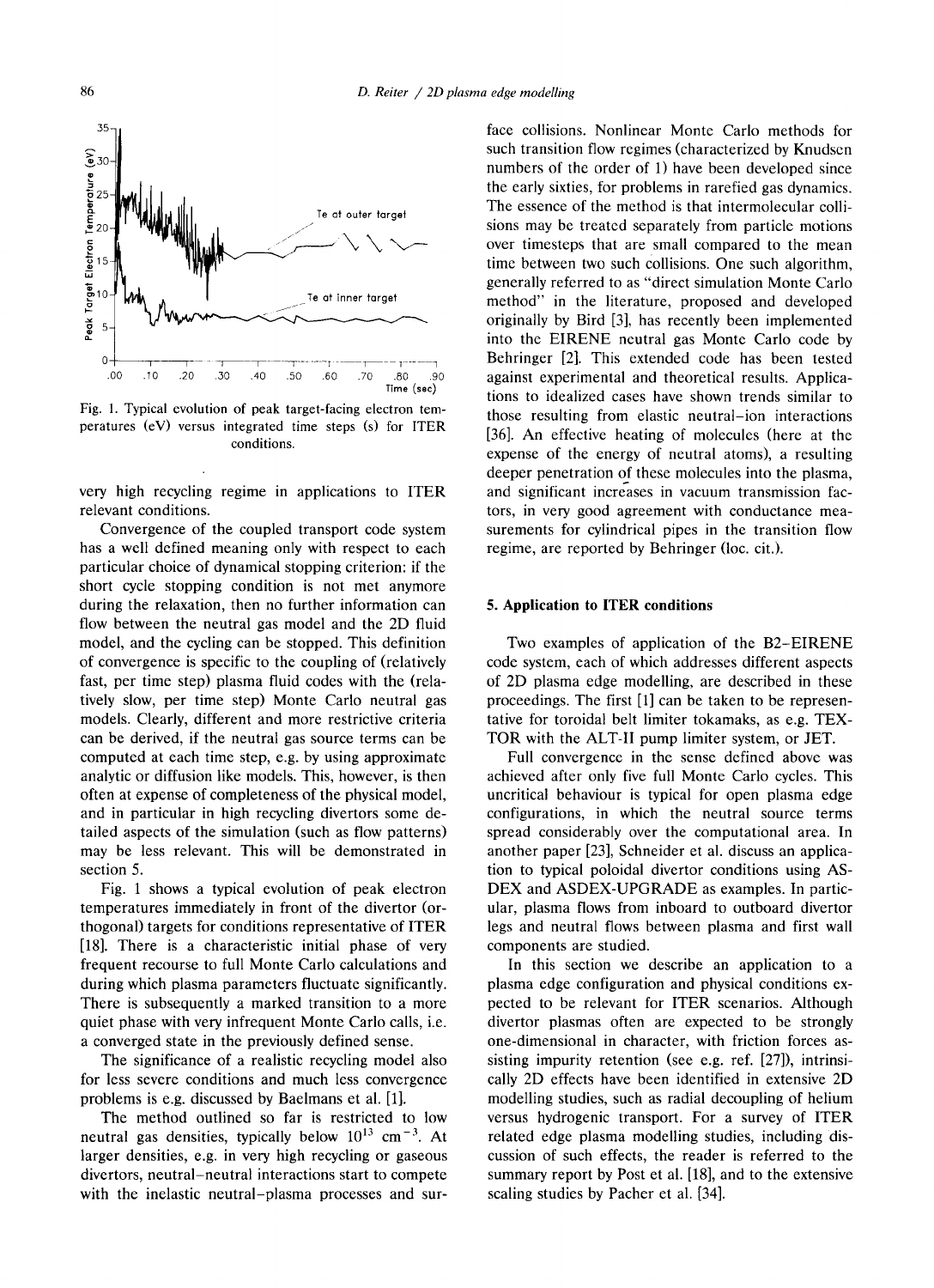The example discussed next has been chosen to illustrate both typical two-dimensional and also multispecies effects. It has been pointed out for a long time, basically using strongly simplified models and analytical arguments, that the mutual effects of neutral and plasma transport can drive the bulk hydrogenic plasma flow away from target surfaces back towards the confined plasma region. This phenomenon, referred to as "flow reversal", has been re-investigated using the fully two-dimensional consistent plasma and neutral particle transport model described above, in collaboration with Stangeby, Univ. of Toronto, Canada. An ITER plasma edge simulation was carried out, using the "ITER operating scenario AI, reference ignition" prescription for an ELMy H-mode edge transport model [18]. The starting point was an initial plasma state obtained by employing a reduced analytical recycling model. After about 150 full Monte Carlo cycles and about 50000 implicil short cycles, the code system had converged in the above defined sensc. Each Monte Carlo run generated 15 000 neutral trajectories, although for the final 20 full cycles this number was increased to 60000 to damp any remaining small fluctuations caused by the statistical procedure.

Fig. 2 shows a typical plasma flow pattern for ITER-Iike conditions, superimposed on the outline of the computational domain (up-down symmetry is assumed). Each arrow is parallel to the local flow vector in the poloidal cross-section. Note the extended region of reversed plasma flow adjacent to the separatrix in the outside SOL.

Fig. 3 shows an enlargement of the outside target region, fig. 4 shows an equivalent case except for an arbitrarily increased pumping speed (from 500  $\text{m}^3/\text{s}$  in figs. 2 and 3 to 10000  $\mathrm{m}^3/\mathrm{s}$  in fig. 4 at the duct entrance). Note the strong impact on the magnitude of reversed flow by this seemingly marginal alteration of



Fig. 2. ITER-like computational domain with typical plasma flow pattern superimposed.

conditions. (In both cases the effective pumping speed at the divertor target is almost the same.)

Inspecting the flow pattern revealed the following features: the flow is directed towards the target plates in the first few zones (a few millimeters), clearly because this is enforced by the Bohm-like target sheath conditions imposed there. However, a channel near the separatrix had formed, starting at this poloidal distance of a few millimeters and ranging up to the symmetry plane, in which the flow was reversed.



**Fig. 3.** Enlargement of ouler target of fig. **2.**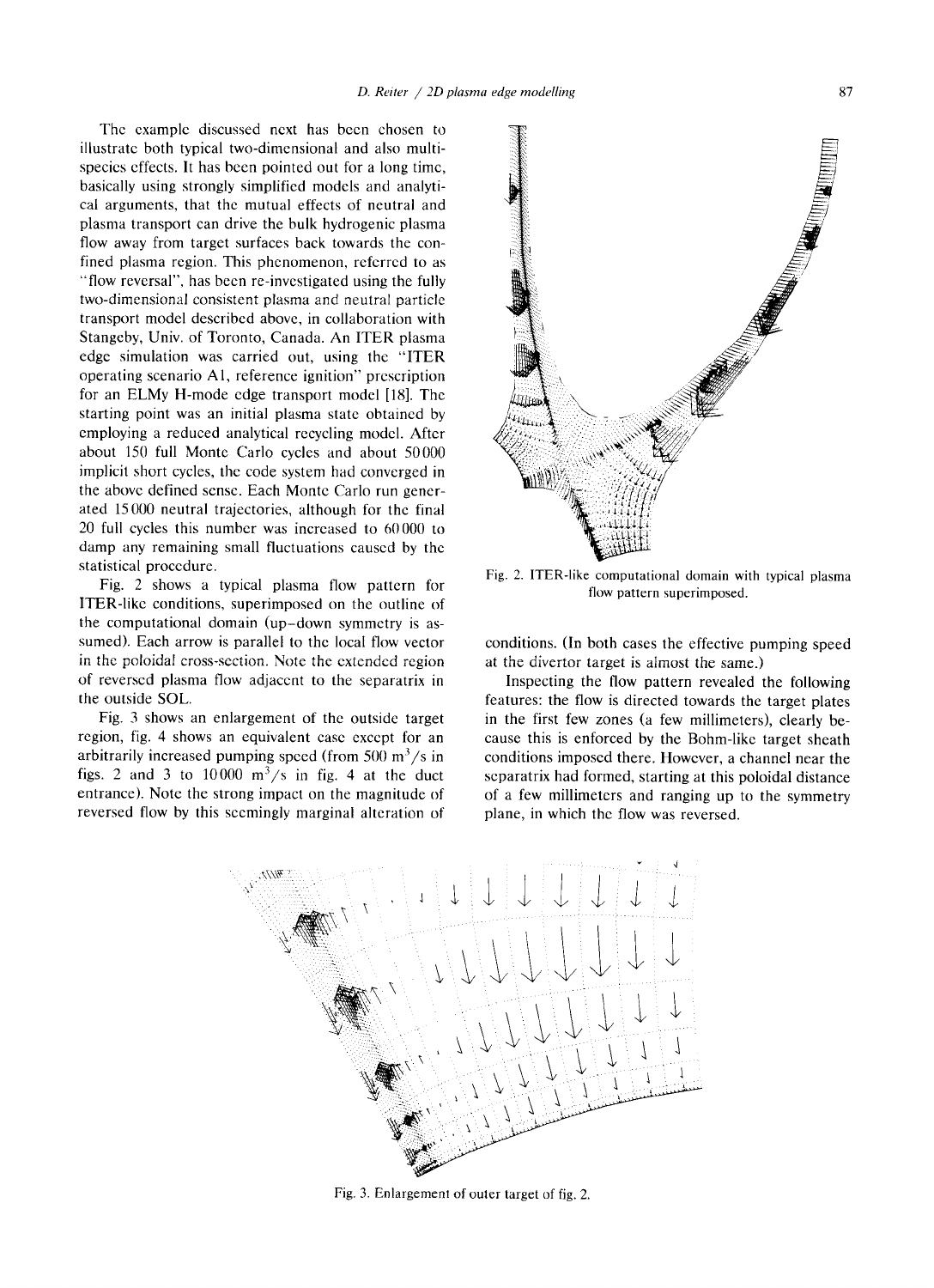The key feature contributing significantly to this flow reversal was an excess reionisation of neutral particles originating from the left and the right wings of the footprint about the separatrix. These particles are preferentially reionised near the separatrix, because the plasma is hottest there. It was precisely this effect predicted from highly simplified analytic treatments, e.g. by Cooke and Prinja [7] which originally had led to prediction of the possibility of flow reversal caused by reionisation in tokamak edge plasmas.

For example, using the "minimal" B2 recycling model for the same case rather than the EIRENE model fully allowed us to eliminate or create reversed flow zones depending on choices made for "fudge factors" introduced to superimpose radial neutral transport effects on the only longitudinal treatment. This fully consistent computational analysis confirms this picture, and leads to the following immediate conclusions:

(1) The details of radial transport of neutral particles in the SOL determine the formation and location of reversed flow regions. This aspect of neutral transport in particular is often very crudely included in simplified analytic recycling routines in 2D plasma fluid codes.

(2) Whether or not impurity (and helium ash) retention by frictional forces will be efficient in high recycling divertors will depend critically on whether impurities are reionised before, or within, the reversed flow zone. In the latter case friction would act in just the opposite way and drive impurities back to the main plasma.

(3) Detailed experiments addressing such predominantly parallel transport issues under reactor relevant conditions are urgently needed, possibly with large linear devices in order to isolate the various parallel transport related divertor issues from the unknown and experimentally not easily accessible anomalous radial transport in tokamaks.

#### **6. Summary**

A significant amount of work was recently focused on 2D plasma edge code developments and applications. In these proceedings alone there are 11 papers dealing with this subject.

Apart from one documented "universal" code, the B2-Braams code, most other approaches seem to be addressing special issues, often more complete in their physical model but less flexible. Work on relaxing geometrical restrictions and on completing the physical model in the B2-code is reported in these proceedings, and in particular significant efforts are described to recover nonzero electric currents (and associated contributions in the expressions for the tensor fluxes and the inhomogeneous terms), which have been neglected often in plasma edge codes at the early stage of development. The same statement holds true for generically diamagnetic fluxes.

Longitudinal impurity ion transport coefficients have been rederived from higher moment equations (based on Grad's 21 moment method) recently. This same approach is believed also to help in reducing uncertainties introduced by kinetic corrections to the set of fluid equations used presently (nonlocal electron heat transport, "flux limiters"). 2D finite element codes are being developed and encouraging first results have been obtained. In general their state of development is still far behind the existing finite difference codes in terms of completeness of the physical model, but they have already proven their superiority as far as geometrical flexibility is concerned. Refined magnetic interpolating and grid generating codes have been developed,



Fig. 4. As fig. 3, for arbitrary increased pumping speed at the duct aperture.